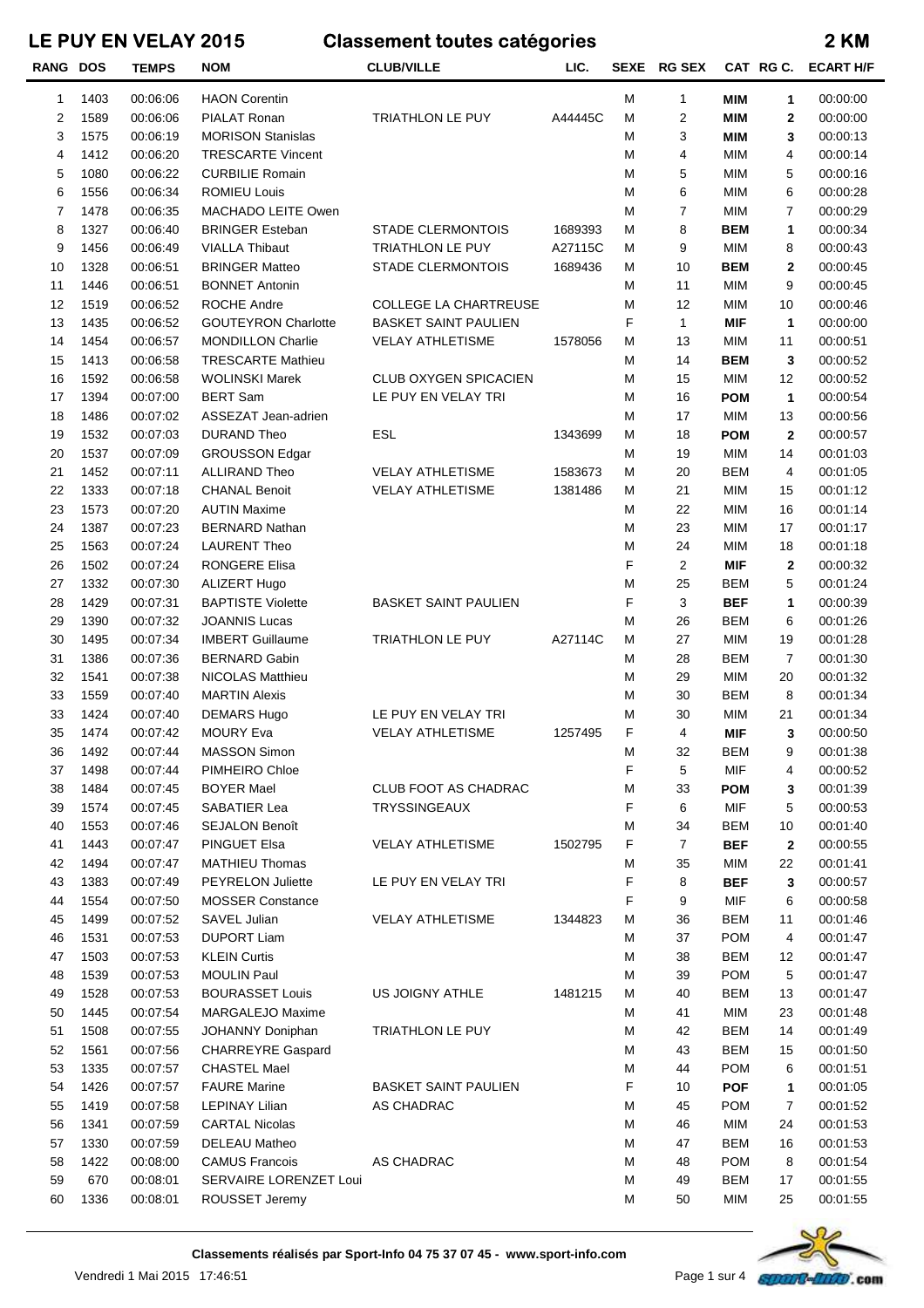| RANG DOS |      | <b>TEMPS</b> | <b>NOM</b>                   | <b>CLUB/VILLE</b>           | LIC.    | <b>SEXE</b> | <b>RG SEX</b> |            | CAT RG C.      | <b>ECART H/F</b> |
|----------|------|--------------|------------------------------|-----------------------------|---------|-------------|---------------|------------|----------------|------------------|
| 61       | 1418 | 00:08:02     | <b>ASSEZAT Celestin</b>      |                             |         | М           | 51            | <b>POM</b> | 9              | 00:01:56         |
| 62       | 1350 | 00:08:02     | <b>CRESPY Adrien</b>         |                             |         | M           | 52            | <b>BEM</b> | 18             | 00:01:56         |
| 63       | 1507 | 00:08:03     | SAPENA Gabin                 |                             |         | М           | 53            | <b>BEM</b> | 19             | 00:01:57         |
| 64       | 1497 | 00:08:03     | <b>PETIT Louis</b>           |                             |         | М           | 54            | <b>BEM</b> | 20             | 00:01:57         |
| 65       | 1555 | 00:08:04     | <b>ROMIEU Etienne</b>        |                             |         | М           | 55            | <b>POM</b> | 10             | 00:01:58         |
| 66       | 1343 | 00:08:04     | <b>GATHELIER Enzo</b>        |                             |         | М           | 56            | <b>BEM</b> | 21             | 00:01:58         |
| 67       | 1533 | 00:08:05     | <b>FREMAUX Alexis</b>        |                             |         | М           | 57            | MIM        | 26             | 00:01:59         |
| 68       | 1434 | 00:08:06     | <b>DRAGOLE Justine</b>       | <b>BASKET SAINT PAULIEN</b> |         | F           | 11            | <b>BEF</b> | 4              | 00:01:14         |
| 69       | 1562 | 00:08:07     | <b>HAON Pierre-adrien</b>    |                             |         | M           | 58            | MIM        | 27             | 00:02:01         |
| 70       | 1428 | 00:08:07     | <b>HAQUIN Romane</b>         | <b>BASKET SAINT PAULIEN</b> |         | F           | 12            | <b>POF</b> | $\mathbf{2}$   | 00:01:15         |
| 71       | 1420 | 00:08:09     | <b>MASSON</b> Ines           | AS CHADRAC                  |         | F           | 13            | <b>POF</b> | 3              | 00:01:17         |
| 72       | 1459 | 00:08:10     | <b>MAGNE Lucas</b>           |                             |         | M           | 59            | <b>POM</b> | 11             | 00:02:04         |
| 73       | 1458 | 00:08:10     | <b>MARSOLLAT Gabriel</b>     |                             | 1435898 | М           | 60            | MIM        | 28             | 00:02:04         |
| 74       | 1520 | 00:08:10     | <b>MALEA Bastien</b>         |                             |         | М           | 61            | <b>BEM</b> | 22             | 00:02:04         |
| 75       | 1393 | 00:08:11     | <b>BERT Emma</b>             |                             |         | F           | 14            | <b>MIF</b> | $\overline{7}$ | 00:01:19         |
| 76       | 1591 | 00:08:14     | <b>WOLINSKI Artus</b>        | CLUB OXYGEN SPICACIEN       |         | M           | 62            | <b>POM</b> | 12             | 00:02:08         |
| 77       | 1491 | 00:08:17     | <b>GIRE Flora</b>            |                             |         | F           | 15            | <b>POF</b> | 4              | 00:01:25         |
| 78       | 1490 | 00:08:19     | <b>VERDIER Florian</b>       |                             |         | M           | 63            | <b>BEM</b> | 23             | 00:02:13         |
| 79       | 1409 | 00:08:19     | <b>TEYSSONNEYRE Nathan</b>   |                             |         | М           | 64            | <b>POM</b> | 13             | 00:02:13         |
| 80       | 1596 | 00:08:21     | <b>DECHAUD Mathieu</b>       |                             |         | М           | 65            | <b>BEM</b> | 24             | 00:02:15         |
| 81       | 1489 | 00:08:22     | <b>BENEZIT Theo</b>          |                             |         | М           | 66            | MIM        | 29             | 00:02:16         |
| 82       | 1518 | 00:08:22     | <b>DEMURE Corentin</b>       | TRIATHLON LE PUY            |         | М           | 67            | <b>BEM</b> | 25             | 00:02:16         |
| 83       | 1405 | 00:08:23     | <b>GROS Benjamin</b>         |                             |         | М           | 68            | <b>BEM</b> | 26             | 00:02:17         |
| 84       | 1337 | 00:08:24     | ROUSSET Benjamin             |                             |         | М           | 69            | <b>BEM</b> | 27             | 00:02:18         |
| 85       | 1534 | 00:08:25     | <b>FREMAUX Louis</b>         |                             |         | М           | 70            | <b>POM</b> | 14             | 00:02:19         |
| 86       | 1384 | 00:08:26     | <b>REIS Dorine</b>           | <b>VELAY ATHLETISME</b>     |         | F           | 16            | MIF        | 8              | 00:01:34         |
| 87       | 1334 | 00:08:28     | <b>CHANAL Jeremy</b>         |                             |         | M           | 71            | <b>POM</b> | 15             | 00:02:22         |
| 88       | 1548 | 00:08:28     | <b>VERNEY Olivier</b>        |                             |         | М           | 72            | MIM        | 30             | 00:02:22         |
| 89       | 1488 | 00:08:29     | <b>RAFFIER Lilian</b>        |                             |         | М           | 73            | MIM        | 31             | 00:02:23         |
| 90       | 1473 | 00:08:29     | <b>LIOGIER Maxime</b>        | <b>BASKET SAINT PAULIEN</b> |         | М           | 74            | <b>POM</b> | 16             | 00:02:23         |
| 91       | 1402 | 00:08:33     | <b>MONTEIL Noelle</b>        |                             |         | F           | 17            | <b>BEF</b> | 5              | 00:01:41         |
| 92       | 1404 | 00:08:34     | <b>GROS Juliette</b>         |                             |         | F           | 18            | <b>BEF</b> | 6              | 00:01:42         |
| 93       | 1346 | 00:08:34     | <b>WAUQUIEZ Baptiste</b>     |                             |         | M           | 75            | <b>POM</b> | 17             | 00:02:28         |
| 94       | 1439 | 00:08:38     | <b>DEFAY Matheo</b>          |                             |         | М           | 76            | <b>POM</b> | 18             | 00:02:32         |
| 95       | 1450 | 00:08:38     | <b>COURIOL Timeo</b>         |                             | A44431C | М           | 77            | <b>POM</b> | 19             | 00:02:32         |
| 96       | 1079 | 00:08:39     | <b>CURBILIE Valentin</b>     |                             |         | м           | 78            | <b>POM</b> | 20             | 00:02:33         |
| 97       | 1465 | 00:08:40     | RAMOUSSE Max                 | ECOLE ST JOSEPH CRAPON      |         | М           | 79            | <b>POM</b> | 21             | 00:02:34         |
| 98       | 1433 | 00:08:40     | <b>GALLAND Ellyne</b>        | <b>BASKET SAINT PAULIEN</b> |         | F           | 19            | MIF        | 9              | 00:01:48         |
| 99       | 1576 | 00:08:41     | <b>CHAMAKH-DELBOS Elies</b>  |                             |         | М           | 80            | <b>POM</b> | 22             | 00:02:35         |
| 100      | 1500 | 00:08:42     | <b>JACQUES Clement</b>       |                             |         | М           | 81            | <b>BEM</b> | 28             | 00:02:36         |
| 101      | 1431 | 00:08:42     | <b>TEYSSIER Camille</b>      | <b>BASKET SAINT PAULIEN</b> |         | F           | 20            | MIF        | 10             | 00:01:50         |
| 102      | 1395 | 00:08:42     | CHANTELOUBE Jaouen           | LE PUY EN VELAY TRI         |         | M           | 82            | <b>POM</b> | 23             | 00:02:36         |
| 103      | 1331 | 00:08:44     | <b>DUFOUR Baptiste Louis</b> |                             |         | М           | 83            | <b>BEM</b> | 29             | 00:02:38         |
| 104      | 1349 | 00:08:45     | CRESPY Joseph                |                             |         | М           | 84            | <b>BEM</b> | 30             | 00:02:39         |
| 105      | 1470 | 00:08:47     | <b>VIANES Florian</b>        | ECOLE ST JOSEPH CRAPON      |         | М           | 85            | <b>POM</b> | 24             | 00:02:41         |
| 106      | 1469 | 00:08:48     | <b>ROCHE Clement</b>         | ECOLE ST JOSEPH CRAPON      |         | М           | 86            | <b>POM</b> | 25             | 00:02:42         |
| 107      | 1437 | 00:08:49     | DA COSTA MAIA Eva            |                             |         | F           | 21            | <b>BEF</b> | 7              | 00:01:57         |
| 108      | 1577 | 00:08:50     | <b>INTERNICOLA Simon</b>     |                             |         | М           | 87            | MIM        | 32             | 00:02:44         |
| 109      | 1400 | 00:08:51     | RAVEYRE Noah                 | LE PUY FOOT 43              |         | М           | 88            | <b>POM</b> | 26             | 00:02:45         |
| 110      | 1472 | 00:08:52     | RAMOUSSE Angelique           | <b>BASKET SAINT PAULIEN</b> |         | F           | 22            | MIF        | 11             | 00:02:00         |
| 111      | 1517 | 00:08:54     | <b>DEMURE</b> Symeon         | TRIATHLON LE PUY            |         | М           | 89            | <b>POM</b> | 27             | 00:02:48         |
| 112      | 1564 | 00:08:54     | <b>MEJEAN Lucca</b>          |                             |         | М           | 90            | <b>POM</b> | 28             | 00:02:48         |
| 113      | 1406 | 00:08:55     | <b>ALLEMAND Arthur</b>       |                             |         | М           | 91            | <b>BEM</b> | 31             | 00:02:49         |
| 114      | 1462 | 00:08:56     | <b>GALLIEN Eloise</b>        | ECOLE ST JOSEPH CRAPON      |         | F           | 23            | <b>POF</b> | 5              | 00:02:04         |
| 115      | 1414 | 00:08:59     | <b>BEDDIAF Rosy</b>          | <b>VELAY ATHLETISME</b>     | 1391002 | F           | 24            | MIF        | 12             | 00:02:07         |
| 116      | 1447 | 00:08:59     | <b>BONNET Victoire</b>       |                             |         | F           | 25            | <b>POF</b> | 6              | 00:02:07         |
| 117      | 1430 | 00:09:00     | <b>BOUQUET Lou</b>           | <b>BASKET SAINT PAULIEN</b> |         | F           | 26            | MIF        | 13             | 00:02:08         |
| 118      | 1481 | 00:09:00     | <b>TESTUD Alexis</b>         |                             |         | М           | 92            | <b>POM</b> | 29             | 00:02:54         |
| 119      | 1593 | 00:09:02     | POITOUT Sören                |                             | 1489796 | М           | 93            | <b>POM</b> | 30             | 00:02:56         |
| 120      | 1451 | 00:09:03     | <b>BUYCK Remi</b>            | <b>VELAY ATHLETISME</b>     |         | М           | 94            | <b>POM</b> | 31             | 00:02:57         |
|          |      |              |                              |                             |         |             |               |            |                |                  |

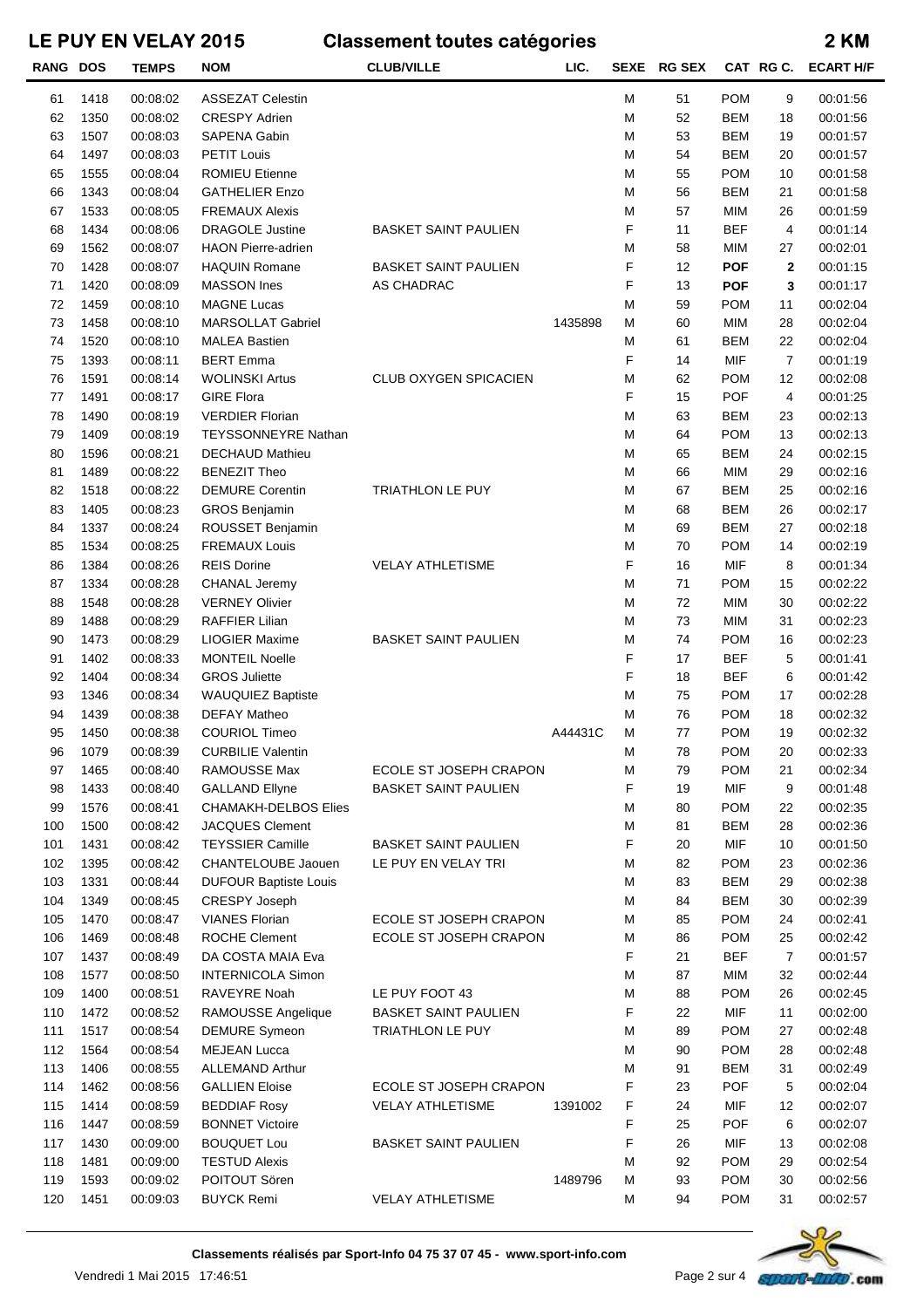| <b>RANG DOS</b> |      | <b>TEMPS</b> | <b>NOM</b>                   | <b>CLUB/VILLE</b>           | LIC. |   | SEXE RG SEX |            | CAT RG C.      | <b>ECART H/F</b> |
|-----------------|------|--------------|------------------------------|-----------------------------|------|---|-------------|------------|----------------|------------------|
| 121             | 1396 | 00:09:08     | <b>JEANROY Yannis</b>        |                             |      | М | 95          | MIM        | 33             | 00:03:02         |
| 122             | 1410 | 00:09:09     | <b>LAURENT Arsene</b>        |                             |      | М | 96          | <b>POM</b> | 32             | 00:03:03         |
| 123             | 1580 | 00:09:10     | <b>ROLLAND Alizee</b>        | ECOLE DE COSTAROS           |      | F | 27          | <b>POF</b> | $\overline{7}$ | 00:02:18         |
| 124             | 1521 | 00:09:12     | <b>NOURA Nina Grace</b>      | <b>COLLEGE JULES VALLES</b> |      | F | 28          | <b>BEF</b> | 8              | 00:02:20         |
| 125             | 1516 | 00:09:13     | <b>POMMIER Lucas</b>         |                             |      | М | 97          | <b>POM</b> | 33             | 00:03:07         |
| 126             | 1423 | 00:09:15     | <b>DEMARS Robin</b>          | AS CHADRAC                  |      | М | 98          | <b>POM</b> | 34             | 00:03:09         |
| 127             | 1598 | 00:09:15     | <b>GAZET Martin</b>          |                             |      | М | 99          | <b>POM</b> | 35             | 00:03:09         |
| 128             | 1545 | 00:09:15     | SEITZ Nathanaël              |                             |      | М | 100         | <b>POM</b> | 36             | 00:03:09         |
| 129             | 1411 | 00:09:18     | <b>LAURENT Sacha</b>         |                             |      | M | 101         | <b>POM</b> | 37             | 00:03:12         |
| 130             | 1444 | 00:09:19     | PEYROLLIER-BAY Margot        |                             |      | F | 29          | <b>BEF</b> | 9              | 00:02:27         |
| 131             | 1560 | 00:09:21     | CHARREYRE Eugénie            |                             |      | F | 30          | MIF        | 14             | 00:02:29         |
| 132             | 1427 | 00:09:24     | <b>RANCON Chloe</b>          | <b>BASKET SAINT PAULIEN</b> |      | F | 31          | MIF        | 15             | 00:02:32         |
| 133             | 1326 | 00:09:26     | <b>MARTINS Lukas</b>         |                             |      | М | 102         | <b>BEM</b> | 32             | 00:03:20         |
| 134             | 1329 | 00:09:27     | <b>BERNARD Matteo</b>        |                             |      | М | 103         | <b>BEM</b> | 33             | 00:03:21         |
| 135             | 1529 | 00:09:27     | <b>BOUTON Laurena</b>        | ECOLE PUBLIQUE MICHELE      |      | F | 32          | <b>POF</b> | 8              | 00:02:35         |
| 136             | 1468 | 00:09:27     | <b>MASSON Clotilde</b>       | ECOLE ST JOSEPH CRAPON      |      | F | 33          | <b>POF</b> | 9              | 00:02:35         |
| 137             | 1599 | 00:09:29     | <b>GAZET Capucine</b>        |                             |      | F | 34          | <b>MIF</b> | 16             | 00:02:37         |
| 138             | 1436 | 00:09:29     | <b>BOUQUET Pablo</b>         | <b>BASKET SAINT PAULIEN</b> |      | М | 104         | <b>BEM</b> | 34             | 00:03:23         |
| 139             | 1587 | 00:09:30     | GIMBERT Brayan               | ECOLE DE COSTAROS           |      | М | 105         | <b>POM</b> | 38             | 00:03:24         |
| 140             | 1538 | 00:09:30     | <b>GROUSSON Guillemette</b>  |                             |      | F | 35          | <b>POF</b> | 10             | 00:02:38         |
| 141             | 1460 | 00:09:30     | <b>IMBERT-SAURON Maevane</b> |                             |      | F | 36          | <b>BEF</b> | 10             | 00:02:38         |
| 142             | 1600 | 00:09:31     | <b>TESTUD Camille</b>        |                             |      | F | 37          | <b>POF</b> | 11             | 00:02:39         |
| 143             | 1515 | 00:09:32     | <b>POMMIER Julie</b>         |                             |      | F | 38          | <b>BEF</b> | 11             | 00:02:40         |
| 144             | 1483 | 00:09:34     | <b>MICHON Paul</b>           |                             |      | М | 106         | <b>BEM</b> | 35             | 00:03:28         |
| 145             | 1485 | 00:09:34     | MICHEL Noah                  |                             |      | М | 107         | <b>POM</b> | 39             | 00:03:28         |
| 146             | 1482 | 00:09:34     | <b>MICHON Emile</b>          |                             |      | М | 108         | <b>POM</b> | 40             | 00:03:28         |
| 147             | 1550 | 00:09:35     | <b>EXBRAYAT Marie</b>        |                             |      | F | 39          | <b>BEF</b> | 12             | 00:02:43         |
| 148             | 1475 | 00:09:36     | <b>BONNEFOY Stefen</b>       | <b>VELAY ATHLETISME</b>     |      | M | 109         | <b>MIM</b> | 34             | 00:03:30         |
| 149             | 1453 | 00:09:36     | <b>RAFFIER Valentine</b>     | <b>HAND LE MONASTIER</b>    |      | F | 40          | <b>POF</b> | 12             | 00:02:44         |
| 150             | 1551 | 00:09:39     | <b>EXBRAYAT Sophie</b>       |                             |      | F | 41          | <b>BEF</b> | 13             | 00:02:47         |
| 151             | 1511 | 00:09:41     | <b>EYNARD Enzo</b>           |                             |      | М | 110         | <b>POM</b> | 41             | 00:03:35         |
| 152             | 1540 | 00:09:41     | <b>MOUROT Manon</b>          |                             |      | F | 42          | <b>BEF</b> | 14             | 00:02:49         |
| 153             | 1417 | 00:09:42     | <b>DEPLAENE Pauline</b>      |                             |      | F | 43          | <b>BEF</b> | 15             | 00:02:50         |
| 154             | 1342 | 00:09:43     | STOCHETTI Morgane            |                             |      | F | 44          | <b>POF</b> | 13             | 00:02:51         |
| 155             | 1421 | 00:09:44     | <b>BONNET Mathias</b>        | AS CHADRAC                  |      | М | 111         | <b>POM</b> | 42             | 00:03:38         |
| 156             | 1535 | 00:09:45     | <b>GAGNAIRE Eloïse</b>       |                             |      | F | 45          | <b>BEF</b> | 16             | 00:02:53         |
| 157             | 1584 | 00:09:47     | <b>FARGET Matheo</b>         | ECOLE DE COSTAROS           |      | M | 112         | <b>POM</b> | 43             | 00:03:41         |
| 158             | 1461 | 00:09:48     | <b>JULIEN Xavier</b>         | APE BLAVOZY                 |      | M | 113         | <b>BEM</b> | 36             | 00:03:42         |
| 159             | 1340 | 00:09:48     | <b>CARTAL Clementine</b>     |                             |      | F | 46          | <b>BEF</b> | 17             | 00:02:56         |
| 160             | 1416 | 00:09:49     | <b>DEPLAGNE Elisa</b>        |                             |      | F | 47          | <b>POF</b> | 14             | 00:02:57         |
| 161             | 1504 | 00:09:49     | SIMON Orane                  |                             |      | F | 48          | <b>POF</b> | 15             | 00:02:57         |
| 162             | 1536 | 00:09:49     | <b>GROUSSON Blanche</b>      |                             |      | F | 49          | <b>BEF</b> | 18             | 00:02:57         |
| 163             | 1585 | 00:09:50     | ROMIEU Zakary                | <b>ECOLE DE COSTAROS</b>    |      | М | 114         | <b>POM</b> | 44             | 00:03:44         |
| 164             | 1388 | 00:09:50     | <b>BOISSY Ornella</b>        |                             |      | F | 50          | <b>BEF</b> | 19             | 00:02:58         |
| 165             | 1339 | 00:09:54     | <b>HASANI</b> Sanja          |                             |      | F | 51          | <b>POF</b> | 16             | 00:03:02         |
| 166             | 1338 | 00:09:55     | <b>HASANI Ramiza</b>         |                             |      | F | 52          | <b>POF</b> | 17             | 00:03:03         |
| 167             | 1522 | 00:09:55     | SOBCZAK Lucas                |                             |      | М | 115         | <b>BEM</b> | 37             | 00:03:49         |
| 168             | 1552 | 00:09:55     | <b>ISSARTEL Emma</b>         |                             |      | F | 53          | <b>POF</b> | 18             | 00:03:03         |
| 169             | 1463 | 00:09:58     | <b>CHAPPON Baptiste</b>      | ECOLE ST JOSEPH CRAPON      |      | М | 116         | <b>POM</b> | 45             | 00:03:52         |
| 170             | 1590 | 00:09:59     | VAN DER PLAS Clement         |                             |      | М | 117         | <b>POM</b> | 46             | 00:03:53         |
| 171             | 1572 | 00:10:00     | <b>PEYRON Valentine</b>      |                             |      | F | 54          | <b>BEF</b> | 20             | 00:03:08         |
| 172             | 1501 | 00:10:03     | <b>ALEX Samuel</b>           |                             |      | М | 118         | <b>BEM</b> | 38             | 00:03:57         |
| 173             | 1441 | 00:10:04     | <b>MALLIET Quentin</b>       | LES CADETS DU VELAY         |      | М | 119         | <b>MIM</b> | 35             | 00:03:58         |
| 174             | 1448 | 00:10:12     | <b>VOLLE Dorian</b>          |                             |      | М | 120         | <b>POM</b> | 47             | 00:04:06         |
| 175             | 1385 | 00:10:14     | <b>VINCENT Tessa</b>         |                             |      | F | 55          | <b>BEF</b> | 21             | 00:03:22         |
| 176             | 1597 | 00:10:14     | <b>THOMASSIER Lucie</b>      |                             |      | F | 56          | <b>POF</b> | 19             | 00:03:22         |
| 177             | 1391 | 00:10:16     | <b>MARREL Chloe</b>          |                             |      | F | 57          | MIF        | 17             | 00:03:24         |
| 178             | 1496 | 00:10:16     | <b>PETIT Germain</b>         |                             |      | М | 121         | <b>POM</b> | 48             | 00:04:10         |
| 179             | 1570 | 00:10:16     | <b>VINCENT Lola</b>          |                             |      | F | 58          | <b>POF</b> | 20             | 00:03:24         |
| 180             | 1581 | 00:10:19     | <b>IMBAUD Florian</b>        | ECOLE DE COSTAROS           |      | М | 122         | <b>POM</b> | 49             | 00:04:13         |